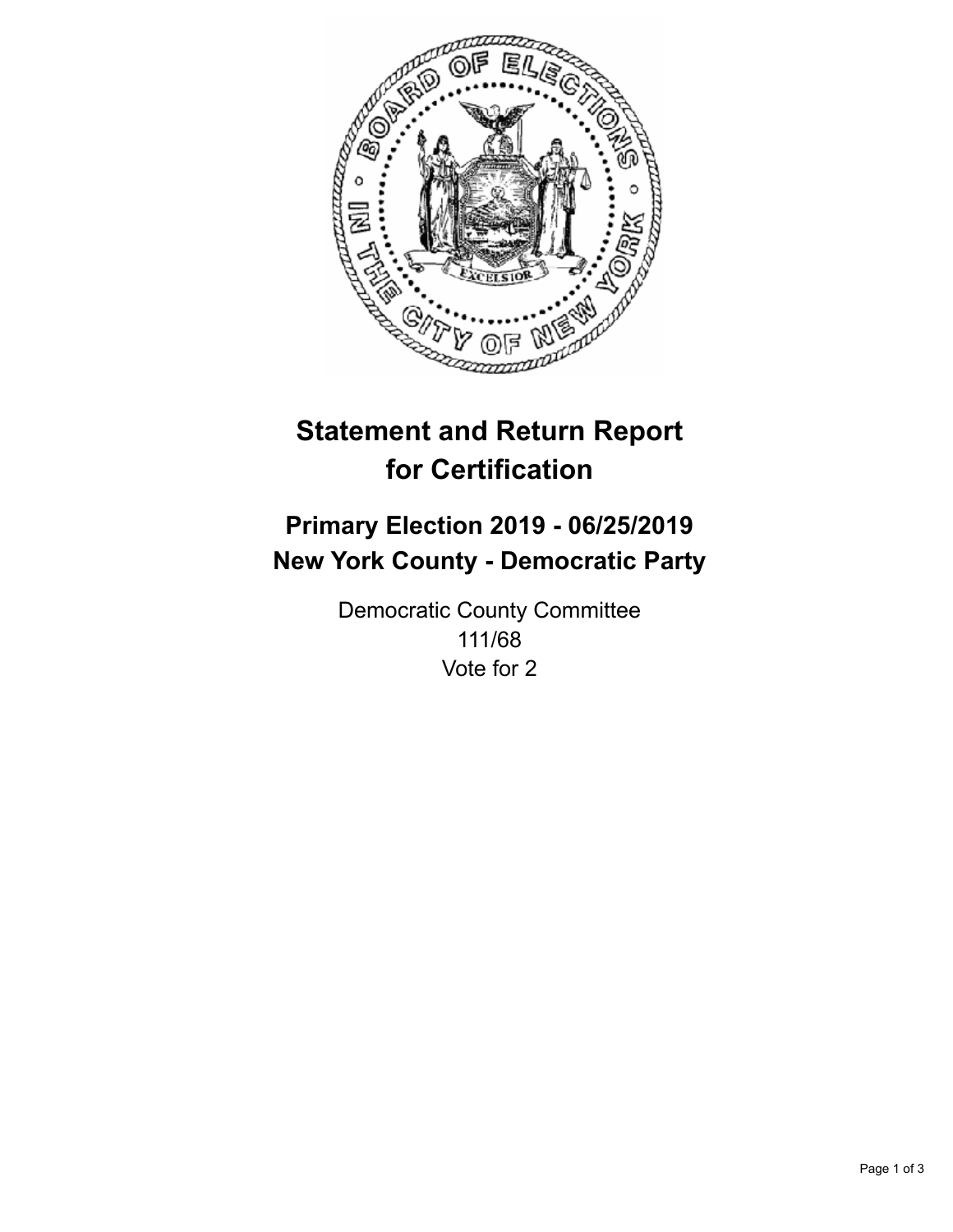

## **Assembly District 68**

| PUBLIC COUNTER                                           | 2              |
|----------------------------------------------------------|----------------|
| <b>MANUALLY COUNTED EMERGENCY</b>                        | $\Omega$       |
| ABSENTEE / MILITARY                                      | 0              |
| <b>AFFIDAVIT</b>                                         | 0              |
| <b>Total Ballots</b>                                     | 2              |
| Less - Inapplicable Federal/Special Presidential Ballots | $\Omega$       |
| <b>Total Applicable Ballots</b>                          | 2              |
| <b>MIGDALIA CRUZ</b>                                     | $\overline{2}$ |
| <b>FRANKIE VELAZQUEZ</b>                                 | 2              |
| <b>XIOMARA CASTRO</b>                                    | 0              |
| <b>Total Votes</b>                                       | 4              |